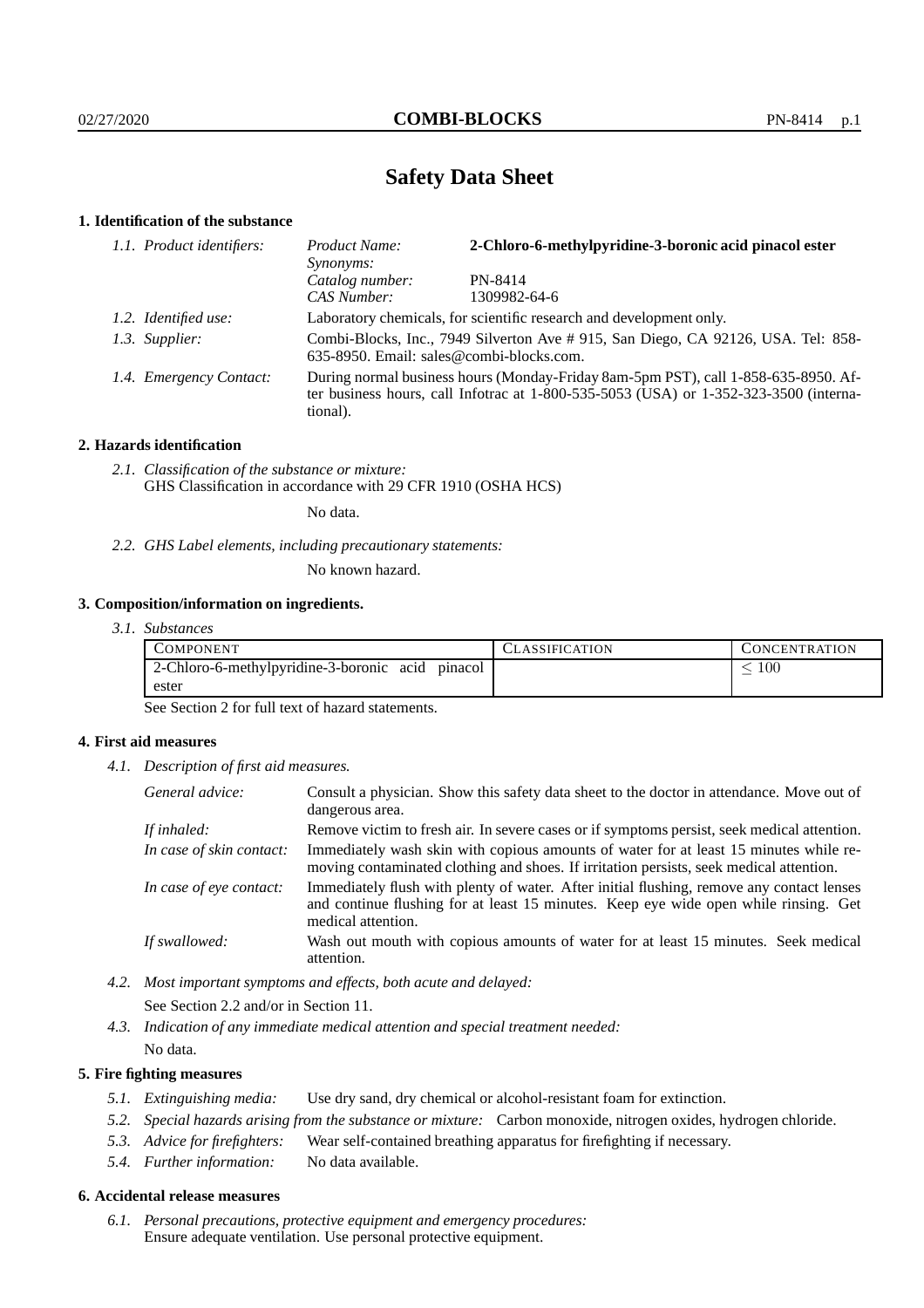| 6.2. Environmental precautions:                                                                                                                                                                                                                                    |                                                                                                                                                                                                                                                                                                                        |  |  |
|--------------------------------------------------------------------------------------------------------------------------------------------------------------------------------------------------------------------------------------------------------------------|------------------------------------------------------------------------------------------------------------------------------------------------------------------------------------------------------------------------------------------------------------------------------------------------------------------------|--|--|
| Should not be released into the environment. See Section 12 for additional ecological information.                                                                                                                                                                 |                                                                                                                                                                                                                                                                                                                        |  |  |
|                                                                                                                                                                                                                                                                    | 6.3. Methods and materials for containment and cleaning up:                                                                                                                                                                                                                                                            |  |  |
|                                                                                                                                                                                                                                                                    | Sweep up or vacuum up spillage and collect in suitable container for disposal.                                                                                                                                                                                                                                         |  |  |
| 6.4. Reference to other sections:                                                                                                                                                                                                                                  |                                                                                                                                                                                                                                                                                                                        |  |  |
| Refer to protective measures listed in Sections 8 and 13.                                                                                                                                                                                                          |                                                                                                                                                                                                                                                                                                                        |  |  |
| 7. Handling and storage                                                                                                                                                                                                                                            |                                                                                                                                                                                                                                                                                                                        |  |  |
| 7.1. Precautions for safe handling: Avoid contact with skin and eyes. Avoid inhalation of vapour or mist. Keep away<br>from sources of ignition - No smoking. Take measures to prevent the build up of electro-<br>static charge. For precautions see section 2.2. |                                                                                                                                                                                                                                                                                                                        |  |  |
| 7.2. Conditions for safe storage, including any incompatibilities: Keep container tightly closed in a dry and well-ventilated<br>place. Containers which are opened must be carefully resealed and kept upright to prevent<br>leakage.                             |                                                                                                                                                                                                                                                                                                                        |  |  |
| 7.3. Specific end $use(s)$ :                                                                                                                                                                                                                                       | Laboratory chemicals, for scientific research and development only.                                                                                                                                                                                                                                                    |  |  |
| 8. Exposure Controls / Personal protection                                                                                                                                                                                                                         |                                                                                                                                                                                                                                                                                                                        |  |  |
| 8.1. Control parameters:                                                                                                                                                                                                                                           |                                                                                                                                                                                                                                                                                                                        |  |  |
| Components with workplace control parameters: Contains no substances with occupational exposure limit values.                                                                                                                                                      |                                                                                                                                                                                                                                                                                                                        |  |  |
| 8.2. Exposure controls:                                                                                                                                                                                                                                            |                                                                                                                                                                                                                                                                                                                        |  |  |
|                                                                                                                                                                                                                                                                    | Appropriate engineering controls: Ensure that eyewash stations and safety showers are close to the workstation<br>location. Ensure adequate ventilation, especially in confined areas.                                                                                                                                 |  |  |
| Personal protective equipment:                                                                                                                                                                                                                                     |                                                                                                                                                                                                                                                                                                                        |  |  |
| Eye/face protection:                                                                                                                                                                                                                                               | Wear appropriate protective eyeglasses or chemical safety goggles as described by OSHA's<br>eye and face protection regulations in 29 CFR 1910.133 or European Standard EN166.                                                                                                                                         |  |  |
| Skin protection:                                                                                                                                                                                                                                                   | Handle with gloves. Gloves must be inspected prior to use. Use proper glove removal<br>technique (without touching glove's outer surface) to avoid skin contact with this product.<br>Dispose of contaminated gloves after use in accordance with applicable laws and good<br>laboratory practices. Wash and dry hands |  |  |
| <b>Body Protection:</b>                                                                                                                                                                                                                                            | Complete suit protecting against chemicals, Flame retardant antistatic protective clothing.,<br>The type of protective equipment must be selected according to the concentration and<br>amount of the dangerous substance at the specific workplace.                                                                   |  |  |
| Respiratory protection:                                                                                                                                                                                                                                            |                                                                                                                                                                                                                                                                                                                        |  |  |

Control of environmental exposure: Prevent further leakage or spillage if safe to do so. Do not let product enter drains.

# **9. Physical and chemical properties**

*9.1. Information on basic physical and chemical properties*

| (a)                        | Appearance:                                   | No data  |
|----------------------------|-----------------------------------------------|----------|
| (b)                        | Odour:                                        | No data  |
| (c)                        | Odour Threshold:                              | No data  |
| (d)                        | pH:                                           | No data  |
| (e)                        | Melting point/freezing point:                 | No date. |
| (f)                        | Initial boiling point and boiling range:      | No data  |
| (g)                        | Flash point:                                  | No data  |
| (h)                        | Evaporatoin rate:                             | No data  |
| (i)                        | Flammability (solid, gas):                    | No data  |
| (j)                        | Upper/lower flammability or explosive limits: | No data  |
| $\left( k\right)$          | Vapour pressure:                              | No data  |
| $\left( \mathrm{l}\right)$ | Vapour density:                               | No data  |
| (m)                        | Relative density:                             | No data  |
| (n)                        | Water solubility:                             | No data  |
| $\circ$                    | Partition coefficient: n-octanol/water:       | No data  |
| (p)                        | Auto-ignition:                                | No data  |
| (q)                        | Decomposition temperature:                    | No data  |
| (r)                        | Viscosity:                                    | No data  |
| (s)                        | Explosive properties:                         | No data  |
| (t)                        | Oxidizing properties:                         | No data  |